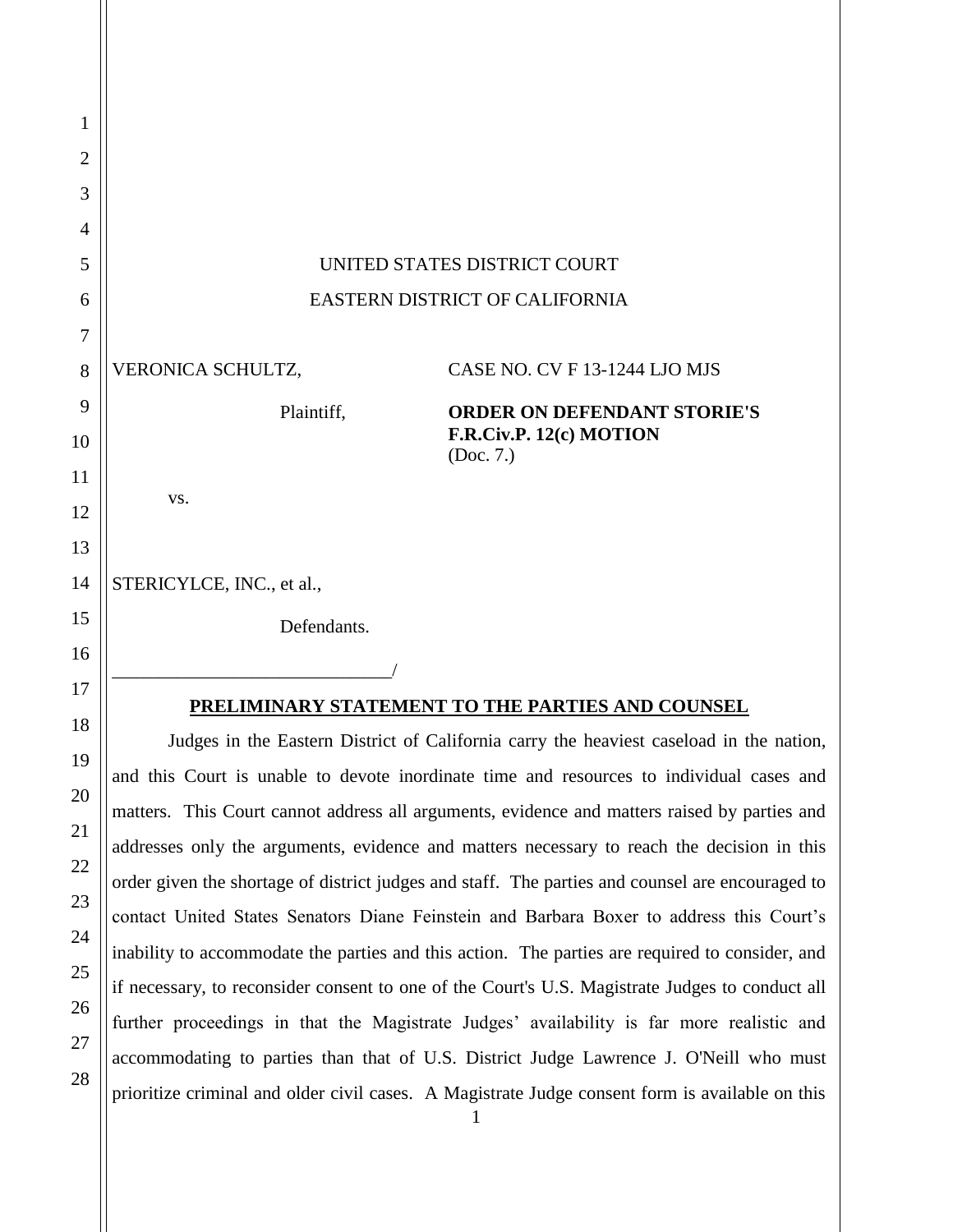Court's website.

1

2

3

4

5

6

7

Civil trials set before Judge O'Neill trail until he becomes available and are subject to suspension mid-trial to accommodate criminal matters. Civil trials are no longer reset to a later date if Judge O'Neill is unavailable on the original date set for trial. If a trial trails, it may proceed with little advance notice, and the parties and counsel may be expected to proceed to trial with less than 24 hours notice. Moreover, this Court's Fresno Division randomly and without advance notice reassigns civil actions to U.S. District Judges throughout the nation to serve as visiting judges. In the absence of Magistrate Judge consent, this action is subject to reassignment to a U.S. District Judge from outside the Eastern District of California. Case management difficulties, including trial setting and interruption, are avoided if the parties consent to conduct of further proceedings by a U.S. Magistrate Judge.

## **INTRODUCTION**

Defendant Mike Storie ("Mr. Storie") seeks to dismiss under F.R.Civ.P. 12(c) plaintiff Veronica Schultz' ("Ms. Schultz'") employment harassment and related claims as lacking sufficient facts. Ms. Schultz responds that she has sufficiently pled her harassment claim against Mr. Storie and at a minimum is entitled to amend her harassment claim. This Court considered Mr. Storie's F.R.Civ.P. 12(c) motion for judgment on the pleadings on the record without a hearing. *See* Local Rule 230(g). For the reasons discussed below, this Court DISMISSES the claims against Mr. Storie.

## **BACKGROUND**<sup>1</sup>

## **Ms. Schultz' Injury, Harassment And Termination**

On June 24, 2011, Ms. Schultz fractured her tailbone within the course of her employment with defendant Stericycle, Inc. ("Stericycle") and was unable to work. On August 2, 2011, Ms. Schultz was released to work despite her severe pain and on the next day "was medically excused from work."

During Ms. Schultz' leave, Stericycle and Mr. Storie<sup>2</sup> "harassed Plaintiff about her

28

 $\overline{a}$ 

<sup>&</sup>lt;sup>1</sup> The factual recitation summarizes generally Ms. Schultz' Complaint for Damages ("complaint").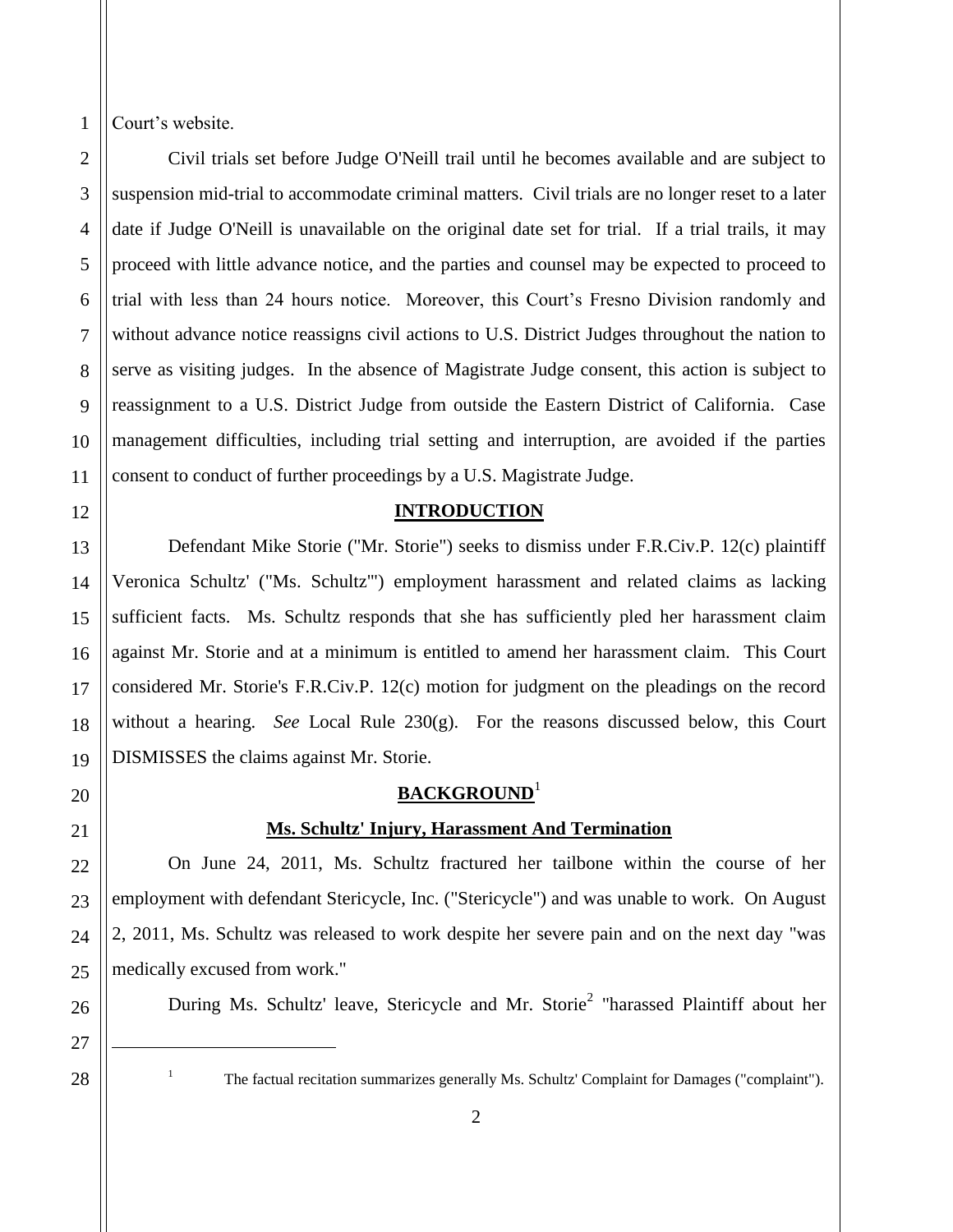inability to work and ordered Plaintiff to report for work to a temporary employment agency, which had ostensibly arranged for Plaintiff to work for a store." Despite her pain, Ms. Schultz complied but was told by the store that it had no knowledge of Ms. Schultz' work arrangement and had no available work for her.

During Ms. Schultz' leave on August 4, 2011, "Defendant" ordered Ms. Schultz to attend a meeting with "Defendants,<sup>3</sup> in which Defendants advised Plaintiff that she had been banned by one of Defendant's clients" and would be barred from its premises. On August 9, 2011, the client advised Ms. Schultz that "Defendant's representations were false and that no such prohibition against her being on the premises existed."

On August 16, 2011, Ms. Schultz told Mr. Storie "that she was still in pain, unable to work without restrictions, and was taking medication for pain with side effects that would limit her ability to work." On August 17, 2011, Ms. Schultz supplied "Defendant" with a medical note that Ms. Schultz required additional leave.

On August 31, 2011, "Defendant" advised Ms. Schultz that she had no available Family Medical Leave Act leave and that if she did not return to work by September 7, 2011, she would be terminated. Ms. Schultz "remained medically unable to work without restriction or reasonable accommodation at this time."

On September 7, 2011, "Defendant" terminated Ms. Schultz' employment.

# 19

1

2

3

4

5

6

7

8

9

10

11

12

13

14

15

16

17

18

20

21

22

23

24

**Ms. Schultz' Claims**

The complaint alleges:

1. A (first) employment discrimination claim under the California Fair Employment and Housing Act ("FEHA"), Cal. Gov. Code, §§ 12900, et seq., that "Defendants," including Mr. Storie and DOES, engaged in unlawful medical discrimination to subject Ms. Schultz "to unwelcome medical discrimination and harassment, including a hostile

 $\overline{a}$ 

27 28 <sup>3</sup> The complaint fails to define "Defendant" which presumably refers to Stericycle and fails to define "Defendants" which presumably refers to Stericycle and Mr. Storie, the only named defendants. The complaint deems "Defendants, and each of them" to mean "the acts of Defendants or DOES acting individually, jointly and/or severally."

<sup>25</sup> 26

<sup>&</sup>lt;sup>2</sup> Neither the complaint nor record specifies Mr. Storie's position with Stericycle.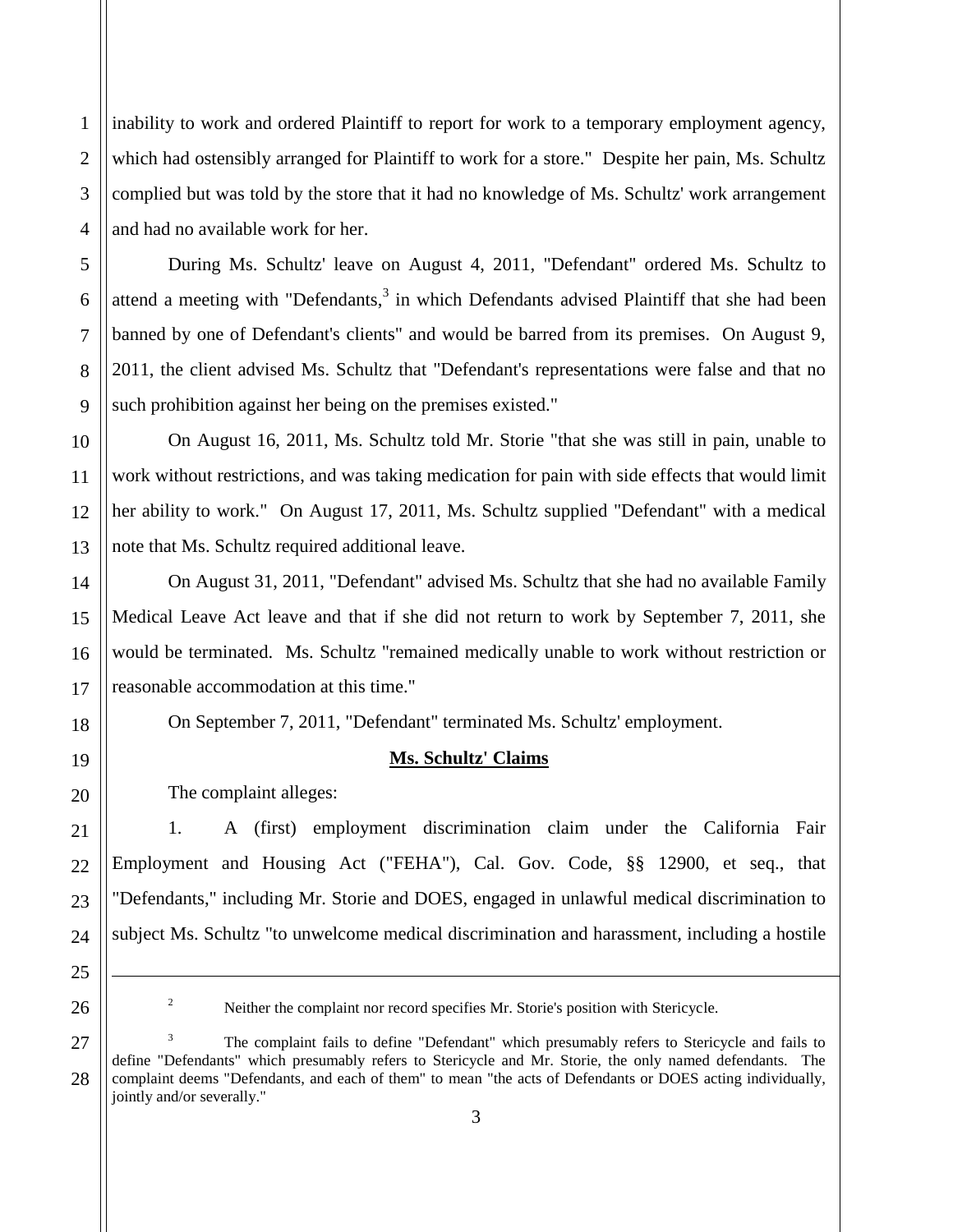work environment" and "culminating in Plaintiff's wrongful termination";

2. A (second) wrongful termination in violation of public policy claim against "Entity Defendants Only" that Ms. Schultz was wrongfully terminated due to her serious medical condition, requesting an accommodation and leave, and reporting harassment to violate public policy;

3. A (third) intentional infliction of emotional distress claim that "Defendants" failed to protect Ms. Schultz from continuing discrimination, hostile work environment, and other offensive conduct and terminated and retaliated against Ms. Schultz for reporting discrimination, harassment and hostile work environment to cause her severe emotional distress; and

4. A (fourth) negligent supervision claim that "Defendants, and each of them, negligently failed to act so as to prevent, supervise, prohibit, control, regulate, discipline and/or penalize such [wrongful] conduct, acts, and failures to act or otherwise to protect Plaintiff."

Prior to removal to this Court, Stericycle and Mr. Storie filed answers to the complaint.

### **DISCUSSION**

## **F.R.Civ.P. 12(c) Motion For Judgment On Pleading Standards**

Mr. Storie faults the complaint's failure to indicate how the complaint's claims apply to him given that the complaint "is misleading and vague regarding his role in her alleged harassment."

F.R.Civ.P. 12(c) permits a party to seek judgment on the pleadings "[a]fter the pleadings are closed – but early enough not to delay trial." "A motion for judgment on the pleadings should be granted where it appears the moving party is entitled to judgment as a matter of law." *Geraci v. Homestreet Bank*, 347 F.3d 749, 751 (9th Cir. 2003). A "judgment on the pleadings is appropriate when, even if all allegations in the complaint are true, the moving party is entitled to judgment as a matter of law." *Westlands Water Dist. v. Firebaugh Canal*, 10 F.3d 667, 670 (9th Cir. 1993).

"A judgment on the pleadings is a decision on the merits." *3550 Stevens Creek Associates v. Barclays Bank of California*, 915 F.2d 1355, 1356 (9th Cir. 1990), *cert. denied*,

1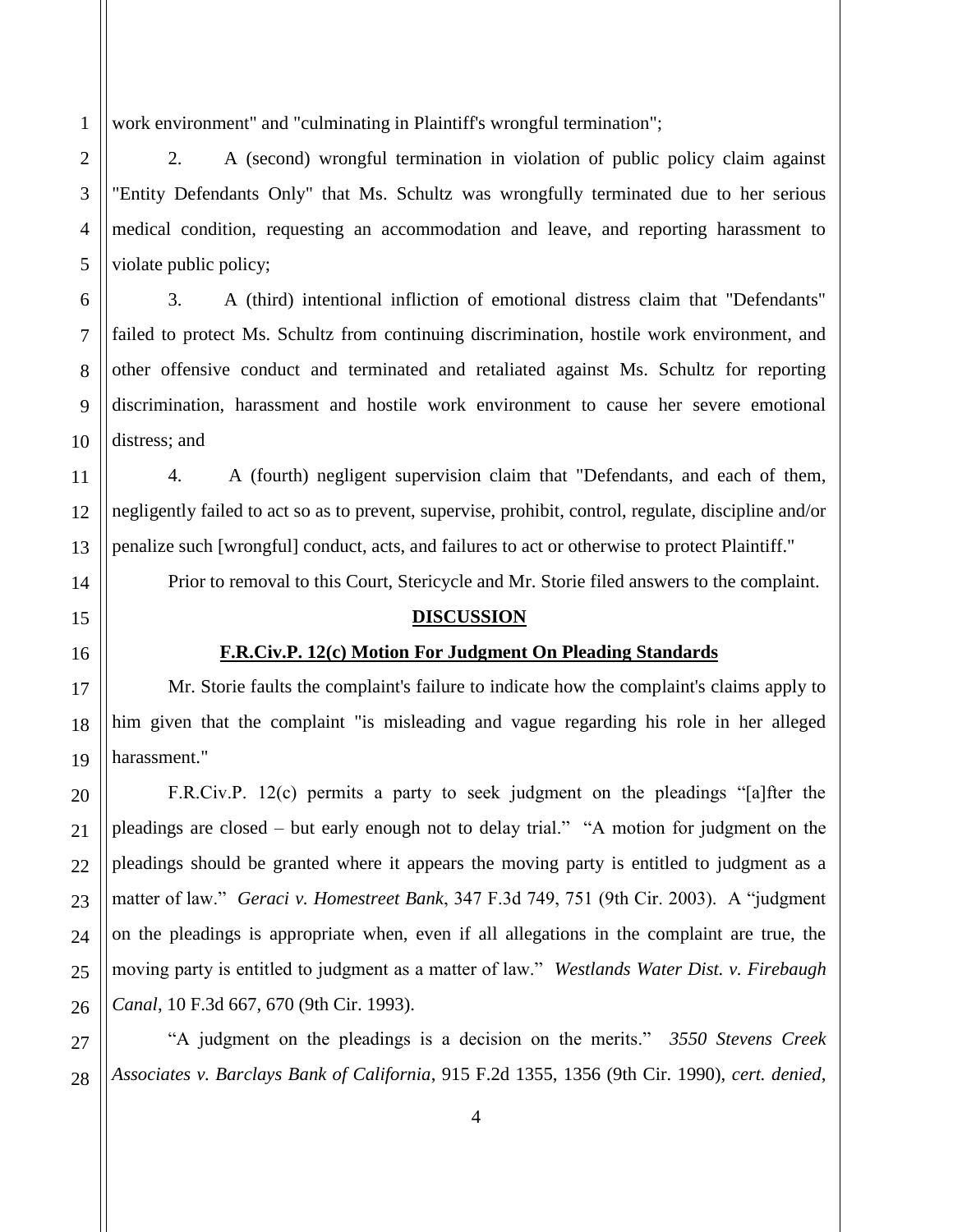1 500 U.S. 917, 111 S.Ct. 2014 (1991). A F.R.Civ.P. 12(c) motion "is designed to dispose of cases where the material facts are not in dispute and a judgment on the merits can be rendered by looking to the substance of the pleadings and any judicially noticed facts." *Herbert Abstract Co. v. Touchstone Props., Ltd.*, 914 F.2d 74, 76 (5th Cir. 1990) (per curiam). "[T]he central issue is whether, in light most favorable to the plaintiff, the complaint states a valid claim for relief." *Hughes v. Tobacco Inst., Inc.*, 278 F.3d 417, 420 (5th Cir. 2001). "[A]ll allegations of fact of the opposing party are accepted as true." *Austad v. United States*, 386 F.2d 147, 149 (9th Cir.1967).

"A Rule 12(c) motion challenges the legal sufficiency of the opposing party's pleadings and operates in much the same manner as a motion to dismiss under Rule 12(b)(6)." *Morgan v. County of Yolo*, 436 F.Supp.2d 1152, 1154-1155 (E.D. Cal. 2006). F.R.Civ.P. 12(c) analysis is "substantially identical" to analysis under F.R.Civ.P. 12(b)(6) because, under both rules a court determines whether the facts alleged in the complaint, taken as true, entitle the plaintiff to a legal remedy. *Chavez v. U.S.*, 683 F.3d 1102, 1108 (9th Cir. 2012).

A motion for judgment on the pleadings may be granted if, after assessing the complaint and matters for which judicial notice is proper, it appears "beyond doubt that the [non-moving party] cannot prove any facts that would support his claim for relief." *Morgan v. County of Yolo*, 436 F.Supp.2d 1152, 1155 (E.D. Cal. 2006), *aff'd*,277 Fed.Appx. 734 (9th Cir. 2008).

Similarly, on a F.R.Civ.P. 12(b)(6) motion to dismiss, a court must assess whether the complaint "contain[s] sufficient factual matter, accepted as true, to 'state a claim to relief that is plausible on its face.'" *Ashcroft v. Iqbal*, 556 U.S. 662, 678, 129 S.Ct. 1937 (2009) (quoting *Bell Atl. Corp. v. Twombly*, 550 U.S. 544, 570, 127 S.Ct. 1955, 167 L.Ed.2d 929 (2007)). A "court considering a motion to dismiss can begin by identifying pleadings that, because they are no more than conclusions, are not entitled to the assumption of truth. While legal conclusions can provide the framework of a complaint, they must be supported by factual allegations." *Iqbal*, 556 U.S. at 679, 129 S.Ct. 1937.

Mere conclusory statements in a complaint and "formulaic recitation[s] of the elements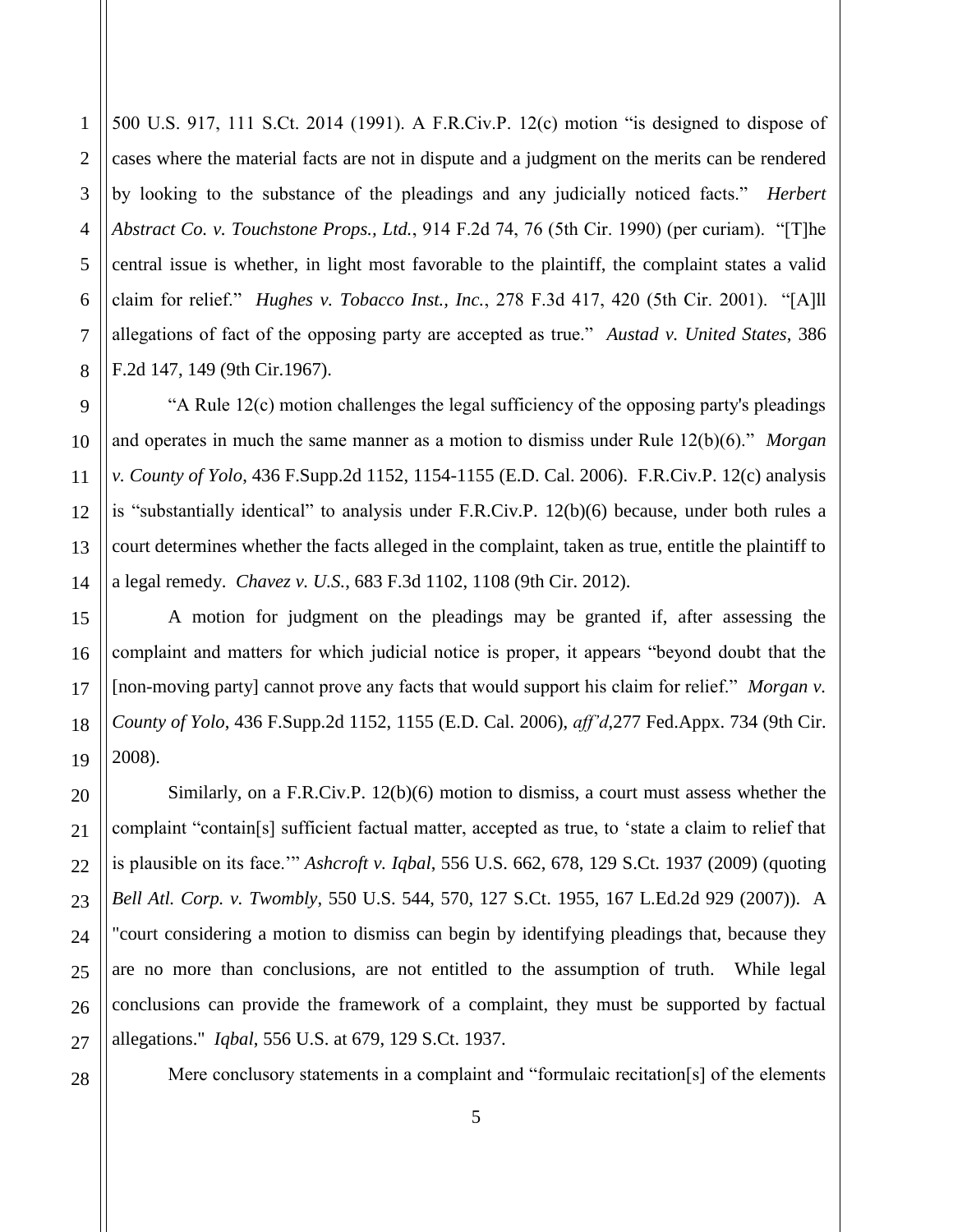of a cause of action" are insufficient. *Twombly*, 550 U.S. at 555, 127 S.Ct. 1955. Thus, a court discounts conclusory statements, which are not entitled to the presumption of truth, before determining whether a claim is plausible. *Iqbal*, 556 U.S. at 678, 129 S.Ct. 1937. "A claim has facial plausibility when the plaintiff pleads factual content that allows the court to draw the reasonable inference that the defendant is liable for the misconduct alleged." *Iqbal*, 556 U.S. at 678, 129 S.Ct. 1937. "Determining whether a complaint states a plausible claim for relief will . . . be a context-specific task that requires the reviewing court to draw on its judicial experience and common sense." *Iqbal,* 556 U.S. at 679, 129 S.Ct. 1937.

With these standards in mind, this Court turns to Mr. Storie's challenges to the complaint.

### **Inadequacy In General**

Mr. Storie contends that he is subject to no liability under the complaint given its limited allegations that when Mr. Storie assigned Ms. Schultz to a temporary employment agency, the agency had no work and that Ms. Schultz advised Mr. Storie that she continued to experience pain, was unable to work without restrictions, and experienced side effects from medication. Mr. Storie faults the complaint's failure to specify how and which claims such allegations support. Mr. Storie challenges the complaint's apparent attempt to lump him into the complaint's references to "Defendant" or "Defendants" given the ambiguity of such undefined terms.

A plaintiff suing multiple defendants "must allege the basis of his claim against each defendant to satisfy Federal Rule of Civil Procedure 8(a)(2), which requires a short and plain statement of the claim to put defendants on sufficient notice of the allegations against them." *Gauvin v. Trombatore*, 682 F.Supp. 1067, 1071 (N.D. Cal. 1988). "Specific identification of the parties to the activities alleged by the plaintiffs is required in this action to enable the defendant to plead intelligently." *Van Dyke Ford, Inc. v. Ford Motor Co.,* 399 F.Supp. 277, 284 (D. Wis. 1975).

Mr. Storie raises valid challenges to the complaint's claims against him, and Ms. Schultz offers little meaningful opposition. The complaint's references to "Defendant" or "Defendants"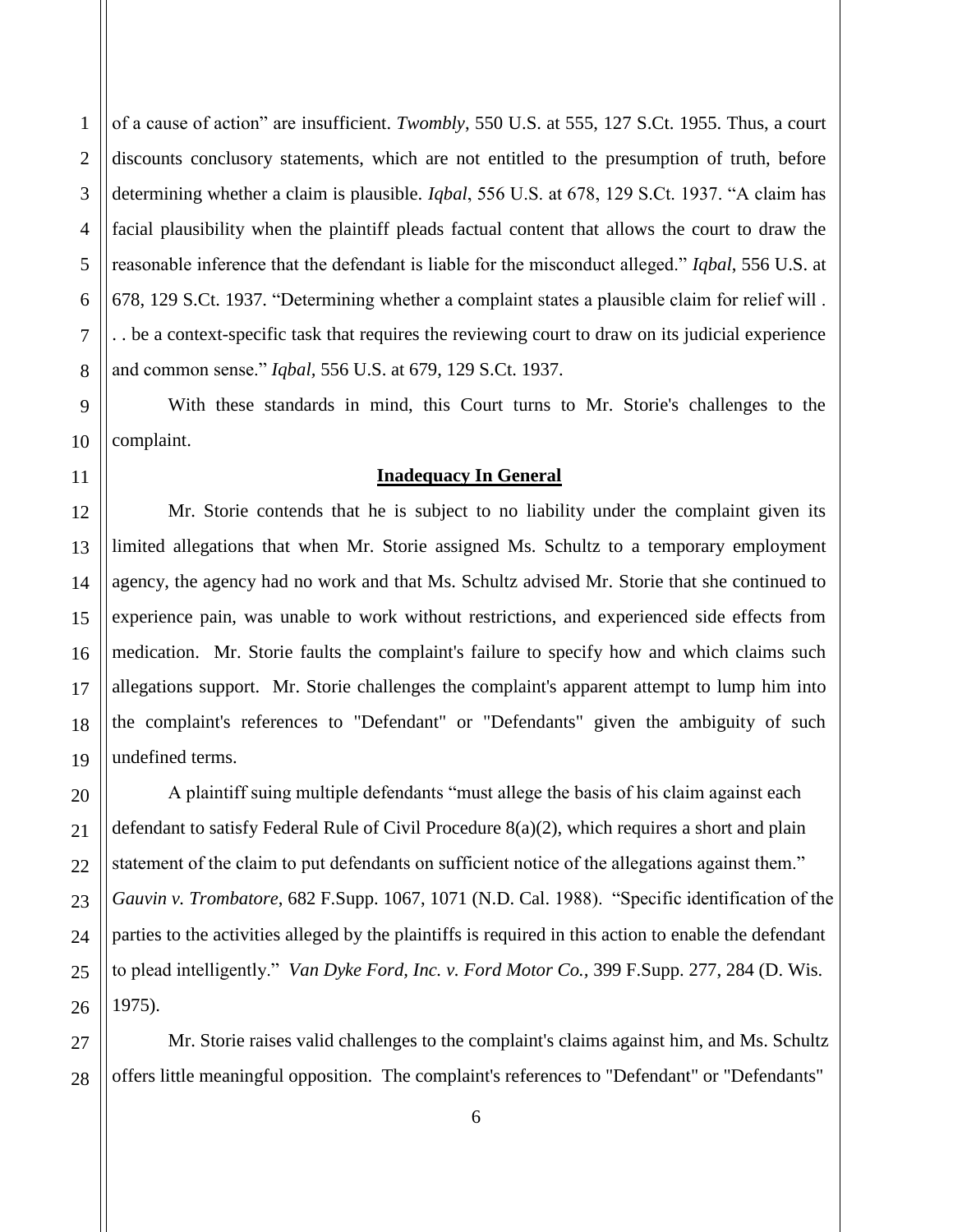cause confusion as to which allegations apply to Mr. Storie. Ms. Schultz attempts to take refuge in her request to allege an amended harassment claim. As discussed below, and out of an abundance of caution, Ms. Schultz will be permitted to amend as to Mr. Storie her harassment claim only.

### **FEHA Harassment**

Mr. Storie argues that the complaint lacks sufficient facts that he engaged in harassment subject to FEHA liability.

California Government Code section 12940(j)(1) renders unlawful "[f]or an employer . . . or any other person because of . . . physical disability, mental disability, medical condition . . . to harass an employee . . . Harassment of an employee . . . by an employee, other than an agent or supervisor, shall be unlawful if the entity, or its agents or supervisors, knows or should have known of this conduct and fails to take immediate and appropriate corrective action. . . . An entity shall take all reasonable steps to prevent harassment from occurring."

"To prevail on a hostile work environment claim under California's FEHA, an employee must show that the harassing conduct was 'severe enough or sufficiently pervasive to alter the conditions of employment and create a work environment that qualifies as hostile or abusive to employees . . . .'" *Hughes v. Pair*, 46 Cal.4th 1035, 1043, 209 P.3d 963 (2009) (quoting *Miller v. Department of Corrections*, 36 Cal.4th 446, 462, 115 P.3d 77 (2005)); *see Meritor Savings v. Vinson*, 477 U.S. 57, 67, 106 S.Ct. 2399 (1986) (harassment must be sufficiently severe and pervasive "to alter the conditions of [the victim's] employment and create an abusive working environment"); *Fisher v. San Pedro Peninsula Hosp.*, 214 Cal.App.3d 590, 608, 262 Cal.Rptr. 842 (1989). Not all workplace conduct which may be described as harassment affects a term, condition, or privilege of employment. *Meritor Savings*, 477 U.S. at 67, 106 S.Ct. 2399 (addressing sexual harassment claims under Title VII);<sup>4</sup> *Aguilar v. Avis Rent A Car System, Inc.*, 21 Cal.4th 121, 129-130, 87 Cal.Rptr.2d 132,

 $\overline{a}$ 

<sup>4</sup> Federal and California courts rely on federal interpretations of Title VII to interpret analogous FEHA provisions which prohibit unlawful discrimination. *Bradley v. Harcourt, Brace and Co.*, 104 F.3d 267, 270 (9th Cir. 1996); *Clark v. Claremont Univ. Ctr. & Graduate Sch.*, 6 Cal.App.4th 639, 662, 8 Cal.Rptr.2d 151 (1992).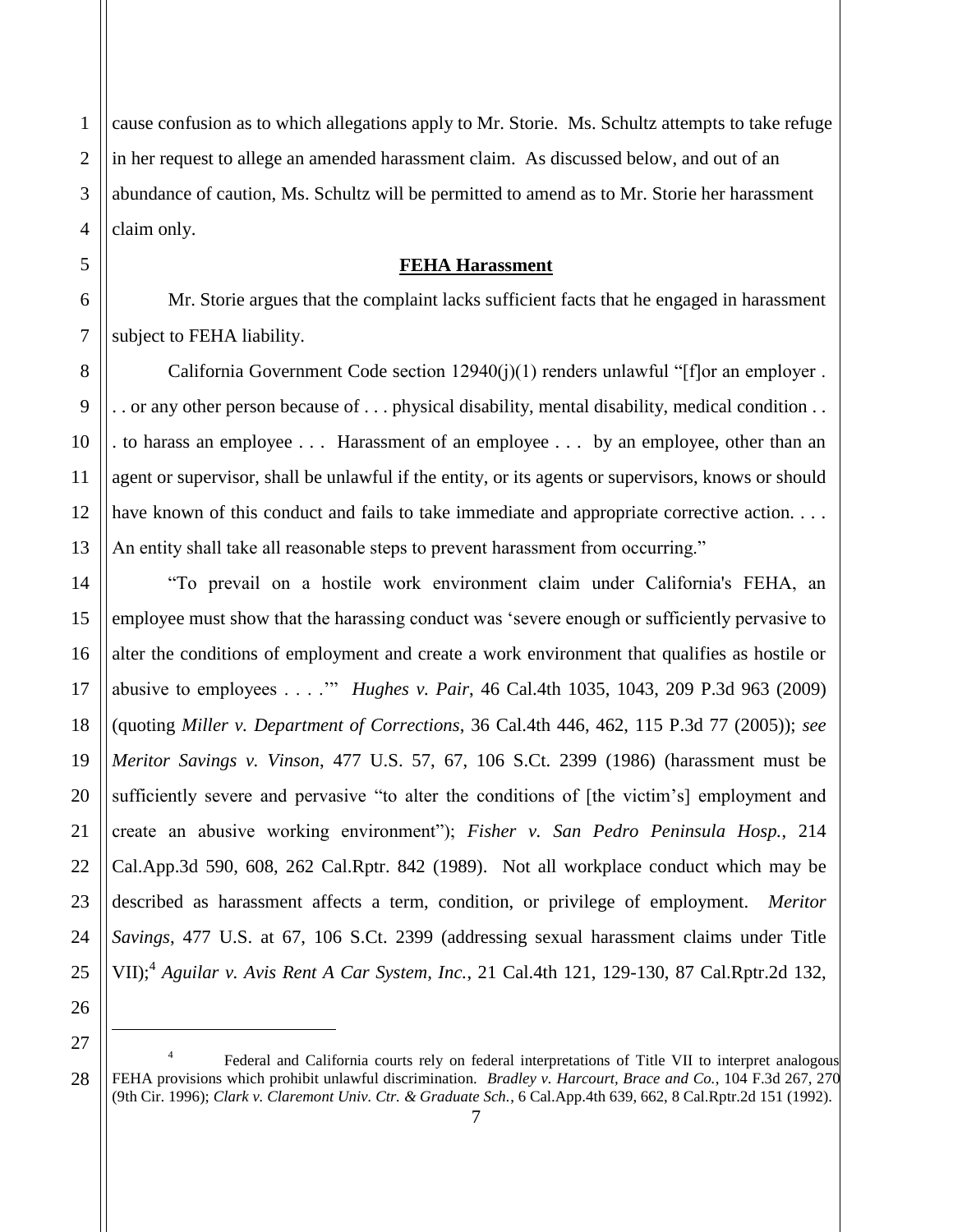138 (1999), *cert. denied*, 529 U.S. 1138, 120 S.Ct. 2029 (2000).

"[H]arassment consists of conduct outside the scope of necessary job performance, conduct presumably engaged in for personal gratification, because of meanness or bigotry, or for other personal motives. Harassment is not conduct of a type necessary for management of the employer's business or performance of the supervisory employee's job." *Reno v. Baird*, 18 Cal.4th 640, 646-647, 76 Cal.Rptr.2d 499 (1998).

"The plaintiff must prove that the defendant's conduct would have interfered with a reasonable employee's work performance and would have seriously affected the psychological well-being of a reasonable employee and that she was actually offended." *Fisher*, 214 Cal.App.3d at 609-610, 262 Cal.Rptr. 842. If the victim does not subjectively perceive the environment to be abusive, the conduct has not actually altered the conditions of the victim's employment, and there is no actionable harassment. *Harris v. Forklift Systems, Inc.,* 510 U.S. 17, 21-22, 114 S.Ct. 367, 370-371 (1993).

"Harassment cannot be occasional, isolated, sporadic, or trivial[;] rather the plaintiff must show a concerted pattern of harassment of a repeated, routine or a generalized nature." *Fisher*, 214 Cal.App.3d at 610, 262 Cal.Rptr. 842. A plaintiff must prove more than a few isolated incidents. *See Gilbert v. City of Little Rock*, 722 F.2d 1390, 1394 (8<sup>th</sup> Cir. 1983), *cert. denied*, 466 U.S. 972, 104 S.Ct. 2347 (1984); *Snell v. Suffolk County*, 782 F.2d 1094, 1103 (2nd Cir. 1986). "When the workplace is permeated with discriminatory intimidation, ridicule and insult that is sufficiently severe or pervasive to alter the conditions of the victim's employment and create an abusive working environment, the law is violated." *Kelly-Zurian v. Wohl Shoe Co.*, 22 Cal.App.4th 397, 409, 27 Cal.Rptr.2d 457 (1994) (internal quotations and citations omitted).

The Ninth Circuit uses "a totality of the circumstances test to determine whether a plaintiff's allegations make out a colorable claim of hostile work environment." *Brooks v. City of San Mateo*, 229 F.3d 917, 923 (9<sup>th</sup> Cir. 2000). Factors considered include frequency, severity and level of interference with work performance and whether discriminatory conduct is physically threatening or humiliating or a mere offensive utterance. *Faragher v. City of*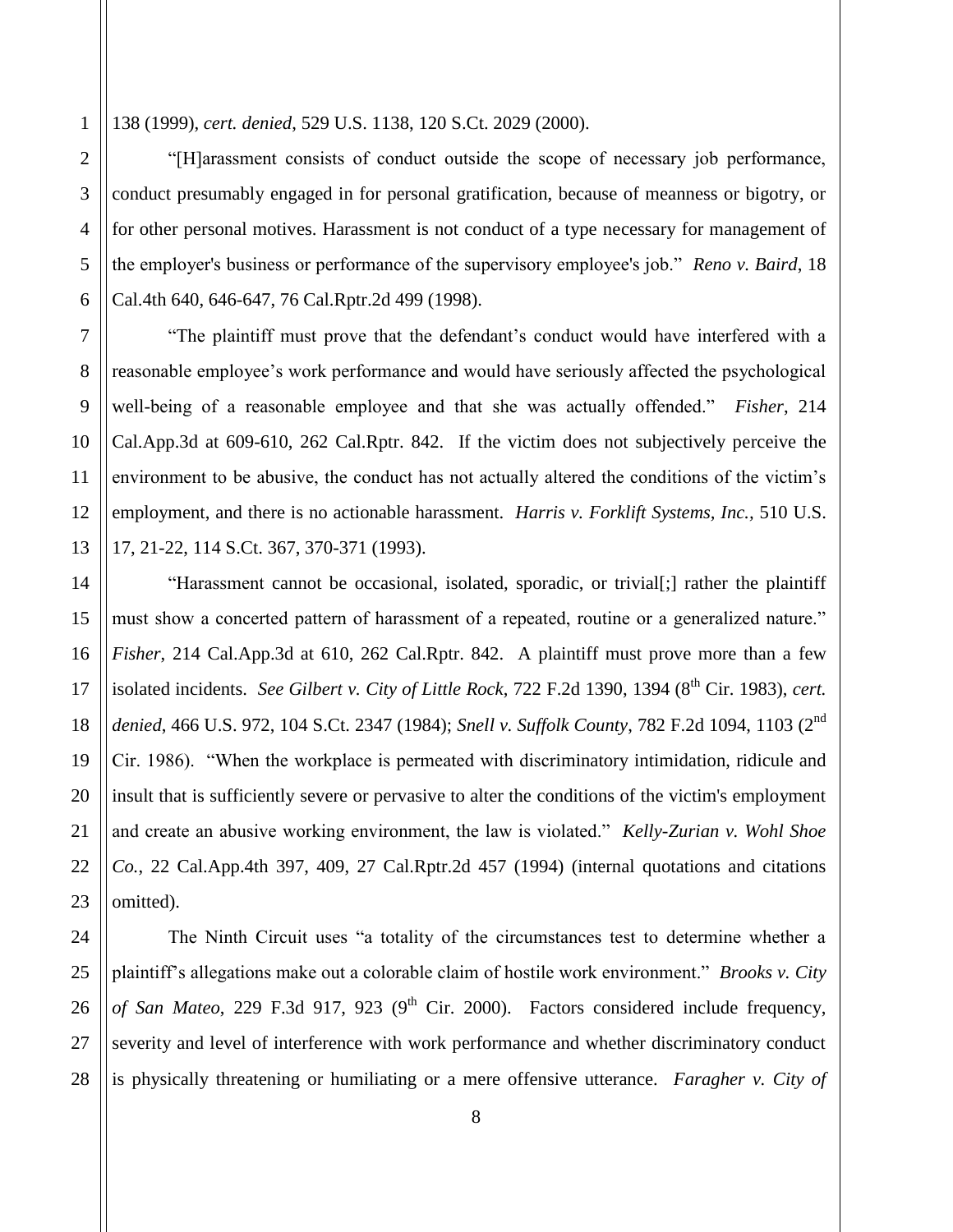*Boca Raton*, 524 U.S. 775, 787-788, 118 S.Ct. 2275 (1998); *Brooks*, 229 F.3d at 924 (citing *Harris*, 510 U.S. at 23, 114 S.Ct. 367); *Lappin v. Laidlaw Transit, Inc.*, 179 F.Supp.2d 1111 (N.D. Cal. 2001).

Mr. Storie characterizes as insufficient the complaint's allegations of this alleged harassment. Mr. Storie points to the complaint's absence of facts of pervasive, concerted or severe actions to substantiate harassment. Mr. Storie further notes that allegations as to job assignment and receipt of information address the scope of Ms. Schultz' job duties and personnel management to fail to support alleged harassment.

Unlike other forms of discrimination, harassment or "hostile work environment" claims concern actions "outside the scope of job duties which are not of a type necessary to business and personnel management." *Velente-Hook v. Eastern Plumas Health Care*, 368 F.Supp.2d 1084, 1102-1103 (E.D. Cal. 2005). "Personnel management actions commonly necessary to carry out the duties of business and personnel management, and thus outside the purview of harassment, include hiring and firing, job or project assignments, office or work station assignments, promotion or demotion, performance evaluations, the provision of support, the assignment or nonassignment of supervisory functions and decisions regarding meetings. *Velente-Hook,* 368 F.Supp.2d at1103 (internal quotations, citations and editing omitted).

To support the harassment claim against Mr. Storie, Ms. Schultz points to complaint allegations that:

1. Mr. Storie knew that Ms. Schultz had been injured at work to require medical leave;

2. Ms. Schultz complied with Mr. Storie's order to work for another business through a temporary employment agency and was told that there was no available work and that the business had not been contacted by the temporary employment agency; and

3. When on medical leave, Ms. Schultz was ordered to attend a meeting in which she falsely advised that she had been banned by a client and would be barred from the client's premises.

Ms. Schultz characterizes such allegations to reflect that Mr. Storie "deliberately disregarded

9

1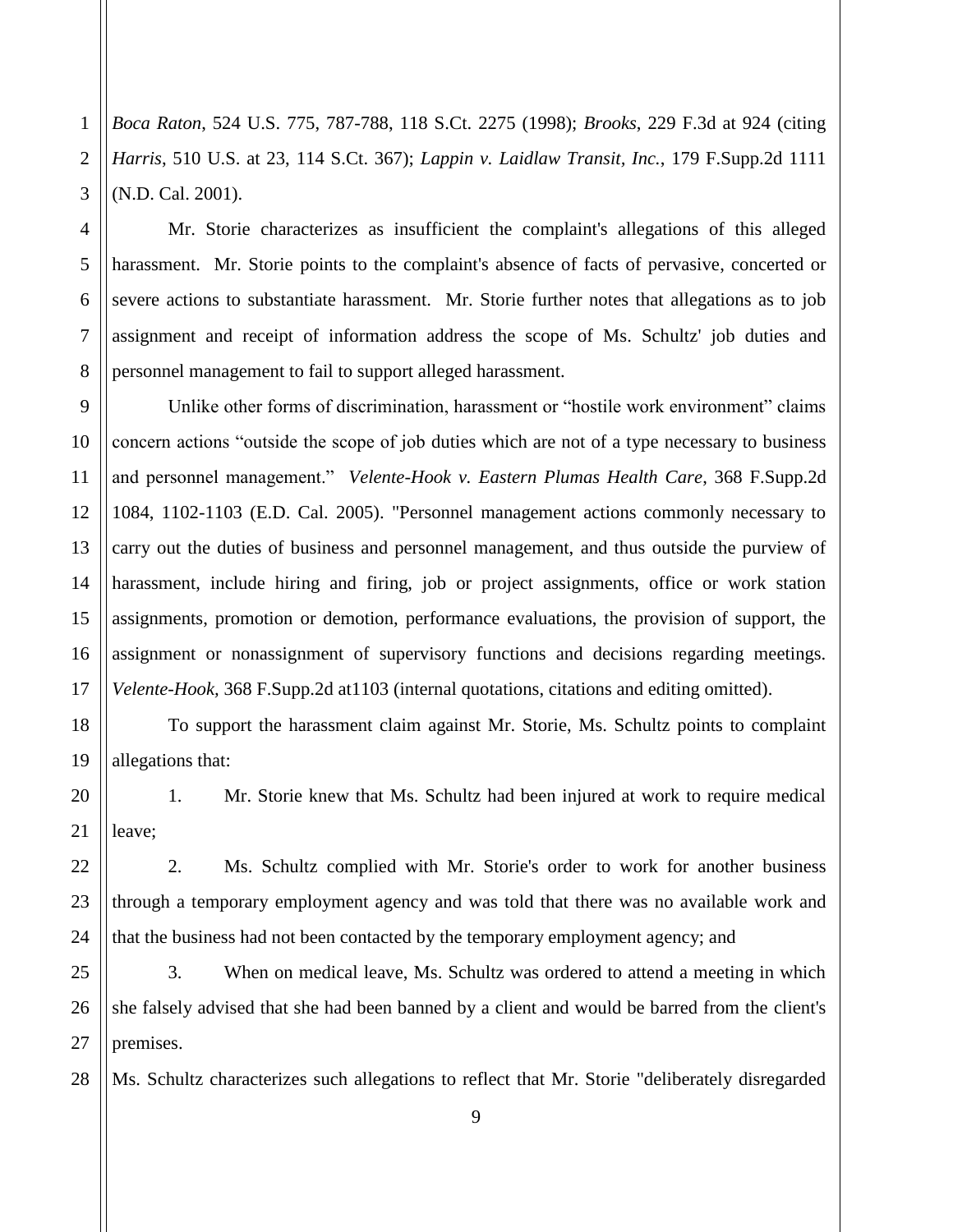1 2 3 4 5 her medical leave" and "treated her as an indentured servant whose labor could be loaned out to whomever he chose despite her medical condition." Ms. Schultz offers that client premises banning allegations "may be amended to more clearly detail" Mr. Storie's "involvement in this episode." Ms. Schultz adds that Mr. Storie attended her deposition in her workers' compensation case "to intimidate and harass her further."

Considering as true the complaint's limited allegations against Mr. Storie, they fail to satisfy grounds for a harassment claim. Moreover, the new allegation of attending Ms. Schultz' deposition offers nothing in that the deposition sessions occurred after Ms. Schultz had been terminated. Ms. Schultz appears to concede the absence of sufficient facts for a harassment claim in that she requests leave to amend. Although Ms. Schultz offers little to enhance her harassment claim against Mr. Storie, this Court grants her leave to amend the claim against Mr. Storie in an abundance of caution.

## **Intentional Infliction Of Emotional Distress**

Mr. Storie faults the complaint's failure to identify his specific "outrageous" conduct or intent or reckless disregard of probability to cause Ms. Schultz emotional distress to support the intentional infliction of emotional distress ("IIED") claim.

### *Elements*

The elements of an IIED claim are: (1) defendant's outrageous conduct; (2) defendant's intention to cause, or reckless disregard of the probability of causing, emotional distress; (3) plaintiff's suffering severe or extreme emotional distress; and (4) an actual and proximate causal link between the tortious (outrageous) conduct and the emotional distress. *Nally v. Grace Community Church of the Valley*, 47 Cal.3d 278, 300, 253 Cal.Rptr. 97, 110 (1988), *cert. denied*, 490 U.S. 1007, 109 S.Ct. 1644 (1989)*;Cole v. Fair Oaks Fire Protection Dist.*, 43 Cal.3d 148, 155, n. 7, 233 Cal.Rptr. 308 (1987); *Schneider v. TRW, Inc.*, 938 F.2d 986, 992 (9<sup>th</sup> Cir. 1991).<sup>5</sup>

 $\overline{a}$ 

28

6

7

8

9

10

11

12

13

14

15

16

17

18

19

20

21

22

23

24

<sup>26</sup> 27

<sup>5</sup> Other California courts have identified the elements as "(1) extreme and outrageous conduct by the defendant with the intention of causing, or reckless disregard of the probability of causing, emotional distress; (2) the plaintiff suffered severe or extreme emotional distress; and (3) the plaintiff's injuries were actually and proximately caused by the defendant's outrageous conduct." *Cochran v. Cochran*, 65 Cal.App.4th 488, 494, 76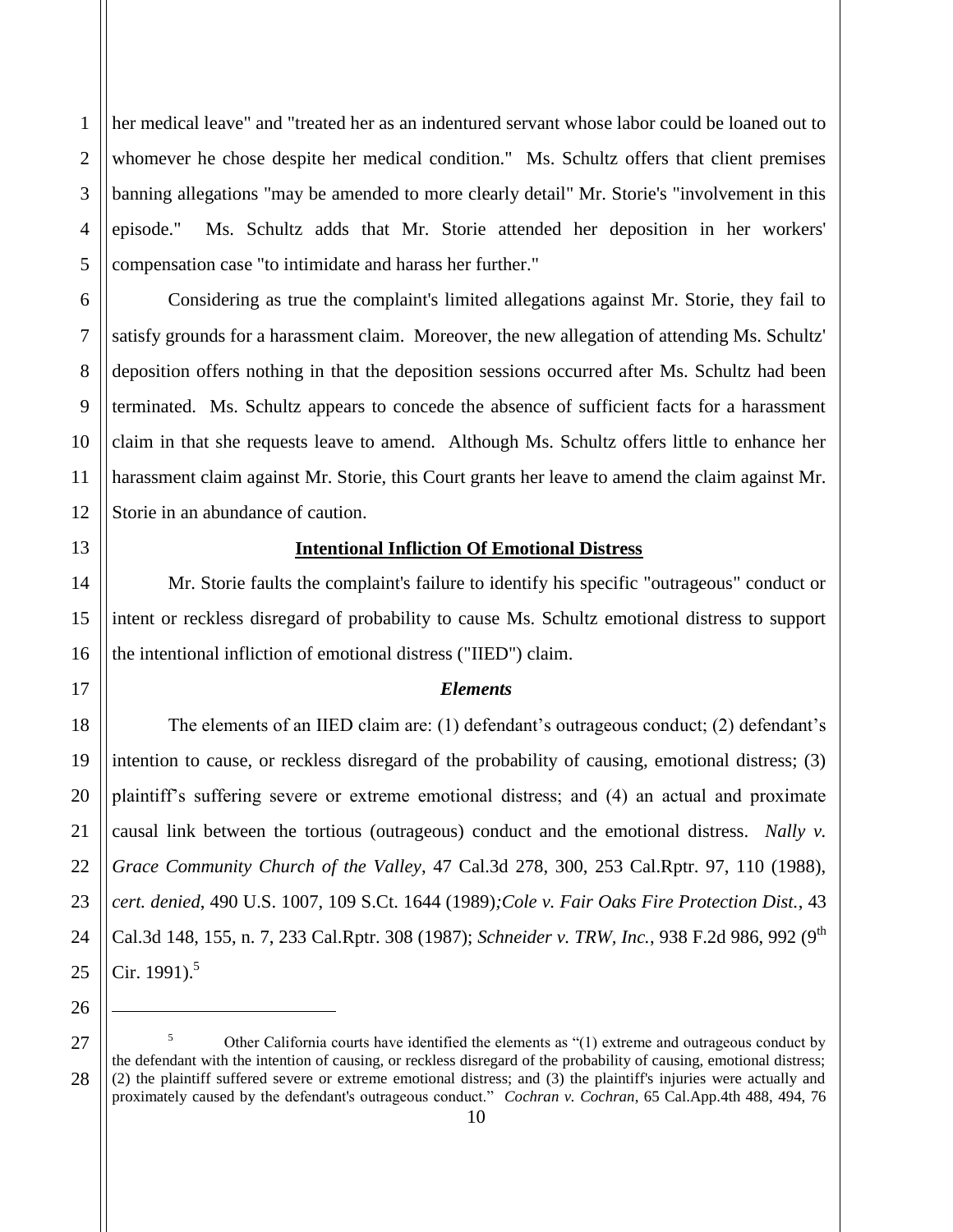#### *Outrageous Conduct*

The "[c]onduct to be outrageous must be so extreme as to exceed all bounds of that usually tolerated in a civilized community." *Davidson v. City of Westminister*, 32 Cal.3d 197, 209, 185 Cal.Rptr. 252 (1982) (quoting *Cervantez v. J.C. Penney Co.*, 24 Cal.3d 579, 593, 156 Cal.Rptr.198 (1979)). Conduct is extreme and outrageous when it is of a nature which is especially calculated to cause, and does cause, mental distress. Liability does not extend to mere insults, indignities, threats, annoyances, petty oppressions, or other trivialities. *Fisher v. San Pedro Peninsula Hosp.*, 214 Cal.App.3d 590, 617, 262 Cal.Rptr. 842, 857 (1989).

"Whether a defendant's conduct can reasonably be found to be outrageous is a question of law that must initially be determined by the court; if reasonable persons may differ, it is for the jury to determine whether the conduct was, in fact, outrageous." *Berkley v. Dowds,* 152 Cal.App.4th 518, 534, 61 Cal.Rptr.3d 304 (2007). There is no bright line standard for judging outrageous conduct, and a case-by-case appraisal of conduct is required. *Cochran v. Cochran*, 65 Cal.App.4th 488, 494, 76 Cal.Rptr.2d 540 (1998).

Mr. Storie criticizes as insufficient the complaint's mere allegations that defendants' conduct was outrageous with no supporting facts. Without pleading facts of defendants' outrageous conduct, "no cause of action for intentional infliction of emotional distress will stand." *Ankeny v. Lockheed Missiles and Space Co.*, 88 Cal.App.3d 531, 536, 151 Cal.Rptr. 828 (1979). Mr. Storie argues that the IIED claim is doomed with no facts of his extreme or outrageous conduct.

Ms. Schultz offers no meaningful points to support Mr. Storie's outrageous conduct. This Court construes the absence of such support as her concession that she lacks facts of his outrageous conduct.

 $111$ 

 $1/1$ 

 $\overline{a}$ 

Cal.Rptr.2d 540 (1998) (citing *KOVR-TV, Inc. v. Superior Court*, 31 Cal.App.4th 1023, 1028, 37 Cal.Rptr.2d 431 (1995)).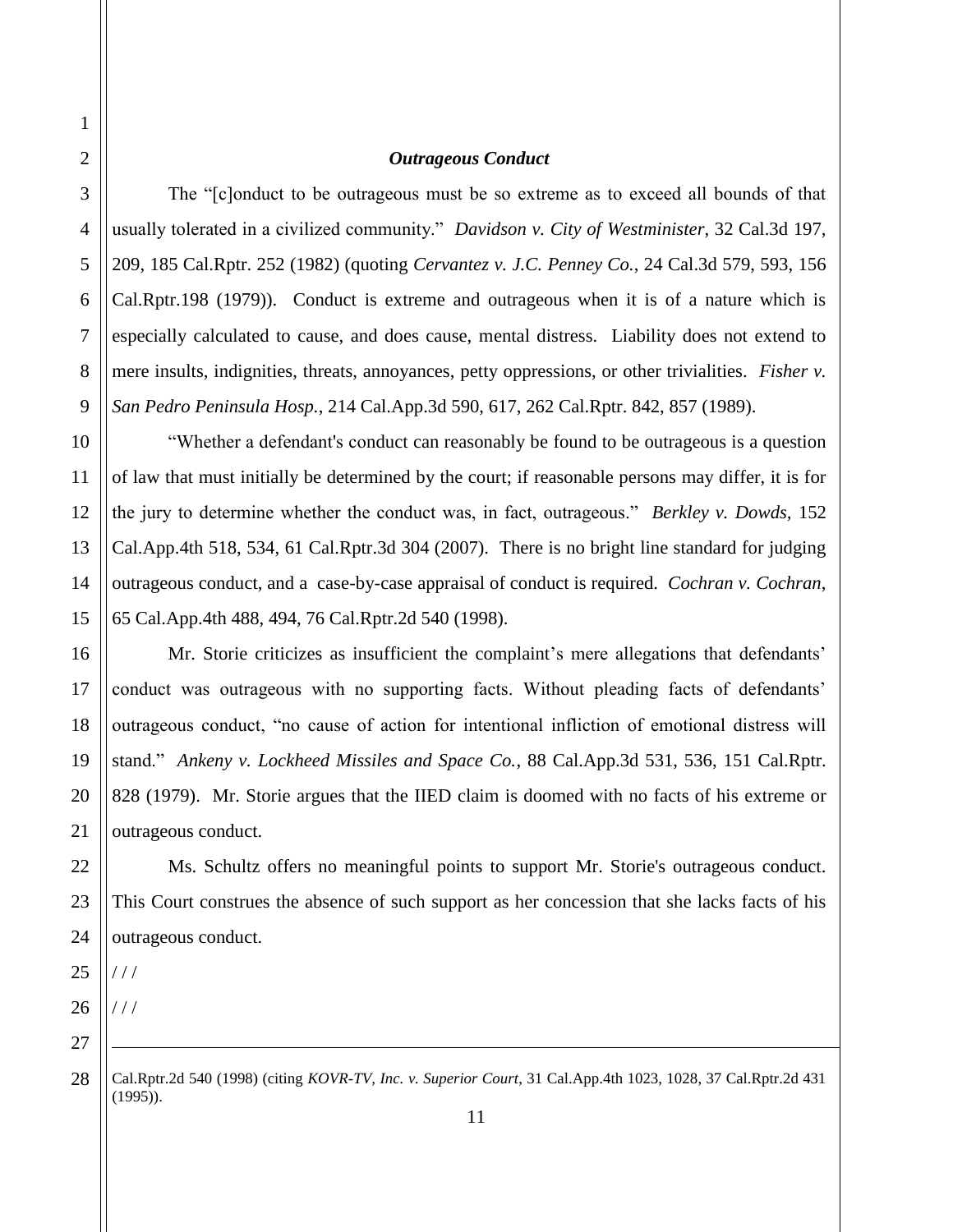### *Intentional Or Reckless Conduct*

Mr. Storie further challenges the complaint's absence of facts that he acted with intention to cause, or with reckless disregard of the probability to cause, emotional distress.

To support an IIED claim, the conduct must be more than "intentional and outrageous. It must be conduct directed at the plaintiff, or occur in the presence of a plaintiff of whom the defendant is aware." *Christensen v. Superior Court*, 54 Cal.3d 868, 903, 2 Cal.Rptr.2d 79 (1991). The defendant's conduct must be "intended to inflict injury or engaged in with the realization that injury will result." *Potter v. Firestone Tire & Rubber Co.,* 6 Cal.4th 965, 1001,

25 Cal.Rptr.2d 550 (1993). The California Supreme Court has further explained:

"The law limits claims of intentional infliction of emotional distress to egregious conduct toward plaintiff proximately caused by defendant." . . . The only exception to this rule is that recognized when the defendant is aware, but acts with reckless disregard, of the plaintiff and the probability that his or her conduct will cause severe emotional distress to that plaintiff. . . . Where reckless disregard of the plaintiff's interests is the theory of recovery, the presence of the plaintiff at the time the outrageous conduct occurs is recognized as the element establishing a higher degree of culpability which, in turn, justifies recovery of greater damages by a broader group of plaintiffs than allowed on a negligent infliction of emotional distress theory. . . .

*Christensen*, 54 Cal.3d at 905-906, 2 Cal.Rptr.2d 79 (citations omitted.)

As to Mr. Storie, the complaint fails to allege outrageous conduct with intention to cause or reckless disregard to cause severe emotional distress.

"Managing personnel is not outrageous conduct beyond the bounds of human decency, but rather conduct essential to the welfare and prosperity of society. A simple pleading of personnel management activity is insufficient to support a claim of intentional infliction of emotional distress, even if improper motivation is alleged." *Janken v. GM Hughes Electronics*, 46 Cal.App.4th 55, 80, 53 Cal.Rptr.2d 741 (1996). The complaint lacks facts to support necessary IIED elements.

28 / / /

1

2

3

4

5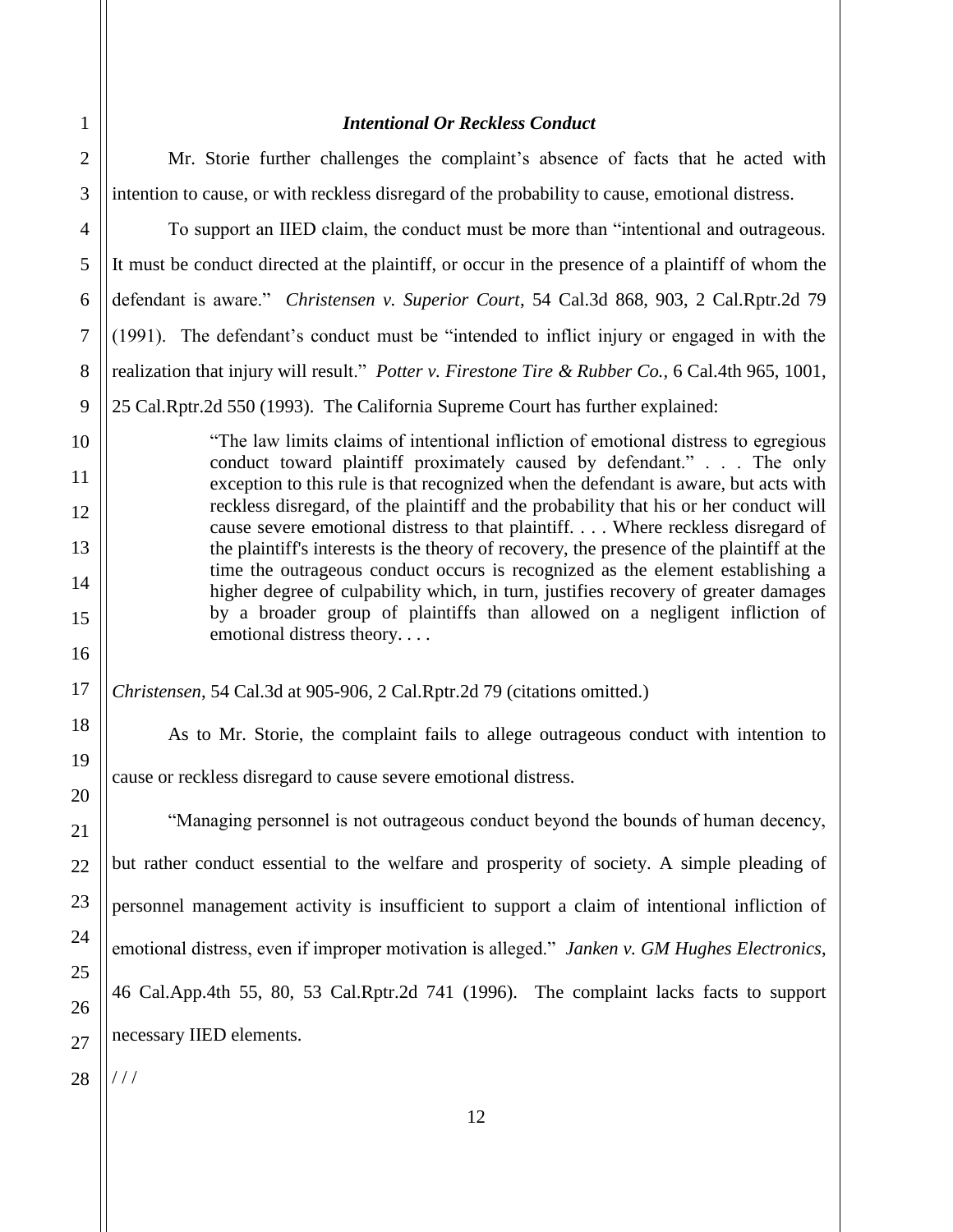### *Severe Emotional Distress*

The IIED claim is further susceptible given the absence of alleged facts that Ms. Schultz suffered severe emotional distress.

"With respect to the requirement that the plaintiff show severe emotional distress, this court has set a high bar." *Hughes v. Pair*, 46 Cal.4th 1035, 1051, 209 P.3d 963 (2009). "Severe emotional distress means 'emotional distress of such substantial quality or enduring quality that no reasonable [person] in civilized society should be expected to endure it.'" *Potter*, 6 Cal.4th at 1004, 25 Cal.Rptr.2d 550. "'[S]evere emotional distress' means highly unpleasant mental suffering or anguish 'from socially unacceptable conduct' . . . , which entails such intense, enduring and nontrivial emotional distress that 'no reasonable [person] in a civilized society should be expected to endure it.'" *Schild v. Rubin*, 232 Cal.App.3d 755, 762- 763, 283 Cal.Rptr. 533 (1991) (citations omitted).

"Every employee who believes he has a legitimate grievance will doubtless have some emotional anguish occasioned by his belief that he has been wronged." *Magnuson v. Burlington Northern, Inc.*, 576 F.2d 1367, 1369 (9th Cir.), *cert. denied*, 439 U.S. 930, 99 S.Ct. 318 (1978).

The complaint raises inferences that Ms. Schultz suffered no more than anguish corresponding to her belief that she was wronged. The IIED claim makes sweeping references to "pain and suffering, extreme and severe mental anguish, and emotional distress" with no facts to support such symptoms or conditions. The complaint lacks facts to support severe emotional distress.

Given failure of factual and legal support for the IIED claim, it is dismissed with prejudice.

### **Negligent Supervision**

Mr. Storie faults the negligent supervision claim with the complaint's absence of facts to identify specific individuals whom Mr. Storie "allegedly supervised in a negligent matter or how he was negligent in his supervision."

In *Mendoza v. City of Los Angeles,* 66 Cal.App.4th 1333, 1339-1340, 78 Cal.Rptr.2d 525 (1998), the California Court of Appeal addressed the rationale of a negligent hiring/supervision claim: